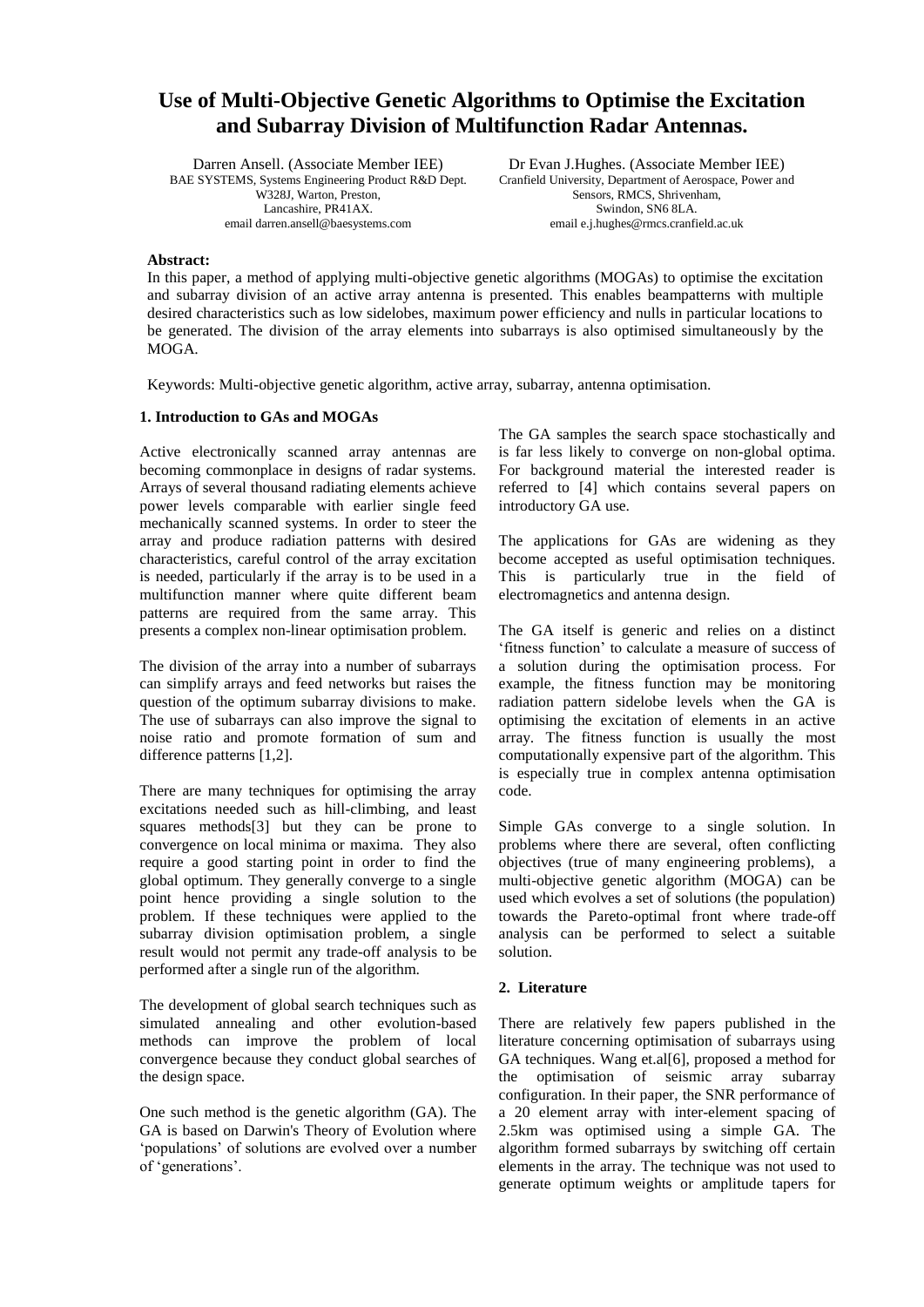each of the subarrays but still obtained a 26% improvement in SNR using simple on/off excitations. Other authors have applied the GA to 'pre-formed' subarrays and found optimum excitation tapers to apply to the subarrays with encouraging results[1,2].

# **3. Aims & Test Case**

There have been many papers written on the application of genetic algorithms to antenna array optimisation and also on generic multi-objective genetic algorithms. This paper attempts to bring the techniques together and apply MOGAs to simultaneously optimise the array excitations and the subarray division of a planar array antenna.

The algorithm is to be capable of optimising the subarray divisions, the number of subarrays and the excitations to apply to the subarrays.

### **4. Chromosome Encoding**

The first step was to determine a suitable chromosome encoding scheme. The chromosome encoding scheme used to represent the subarrays and excitations has to be resistant to the genetic operators of crossovers and mutation, that is, it must produce valid chromosomes after these operations have occurred.

A suitable encoding scheme was implemented by using five different binary chromosomes. The five chromosomes are independent of each other and subject to separate crossover and mutation operations.

For each solution, each chromosome contains enough information to generate up to 50 subarrays (early runs of the algorithm showed that the maximum number of subarrays likely to be generated was 46). This allows the chromosome to be of fixed length and avoids the added complication of dealing with variable length chromosomes. The chromosomes contain a certain amount of redundant information, but this does not appear to slow down or degrade the optimisation process.

The information stored in the chromosomes is used to 'grow' a subarray from an initial start-point in the array. Therefore the chromosomes actually contain a series of choices as to which of the elements surrounding a chosen start point are to be included in the subarray.

When decoding the chromosomes, the subarrays are formed, one at a time, and a status flag updated to indicate which of the 400 array elements have been chosen as subarray members. The genes in the first chromosome, chromosome 1, provide the start-point information and when decoded, point to a position along a vector containing all remaining valid startpoints.

Chromosomes 2 to 4 indicate which of the 48 elements surrounding the start point are potential members of the same subarray. Specifically, chromosome 2 indicates which of the 8 elements surrounding the start point are also potentially in the array. Chromosome 3 contains 16-bit genes relating to the elements which surround those selected by chromosome 2. Finally, chromosome 4 contains 24 bit genes that relate to the 24 elements around those selected by chromosome 3. Figure 1 illustrates the decoding of chromosome 2 into the elements surrounding the start point.



**Figure 1** Chromosome Decoding Example.

At this stage, the subarray elements are only potential members of the subarray. The elements chosen by the chromosome only become valid subarray members after satisfying the following criteria:

- they are available (i.e. not members of other subarrays) and
- they are not isolated (i.e. they must be physically located next to other elements in the same subarray).

Once a subarray is formed, the status flag is updated and the procedure repeats until all the elements in the array become members of subarrays.

### **5. MOGAs and Pareto Ranking.**

The solutions produced in each generation of the algorithm were ranked using the Niched Pareto Genetic Algorithm for Multiobjective Optimization proposed by Horn et al[5].

In the Niched Pareto algorithm, the solutions produced by the GA in each generation are ranked according to their dominance amongst the other solutions.

For example, if we consider a two objective problem, for a solution A to dominate solution B it must meet two criteria: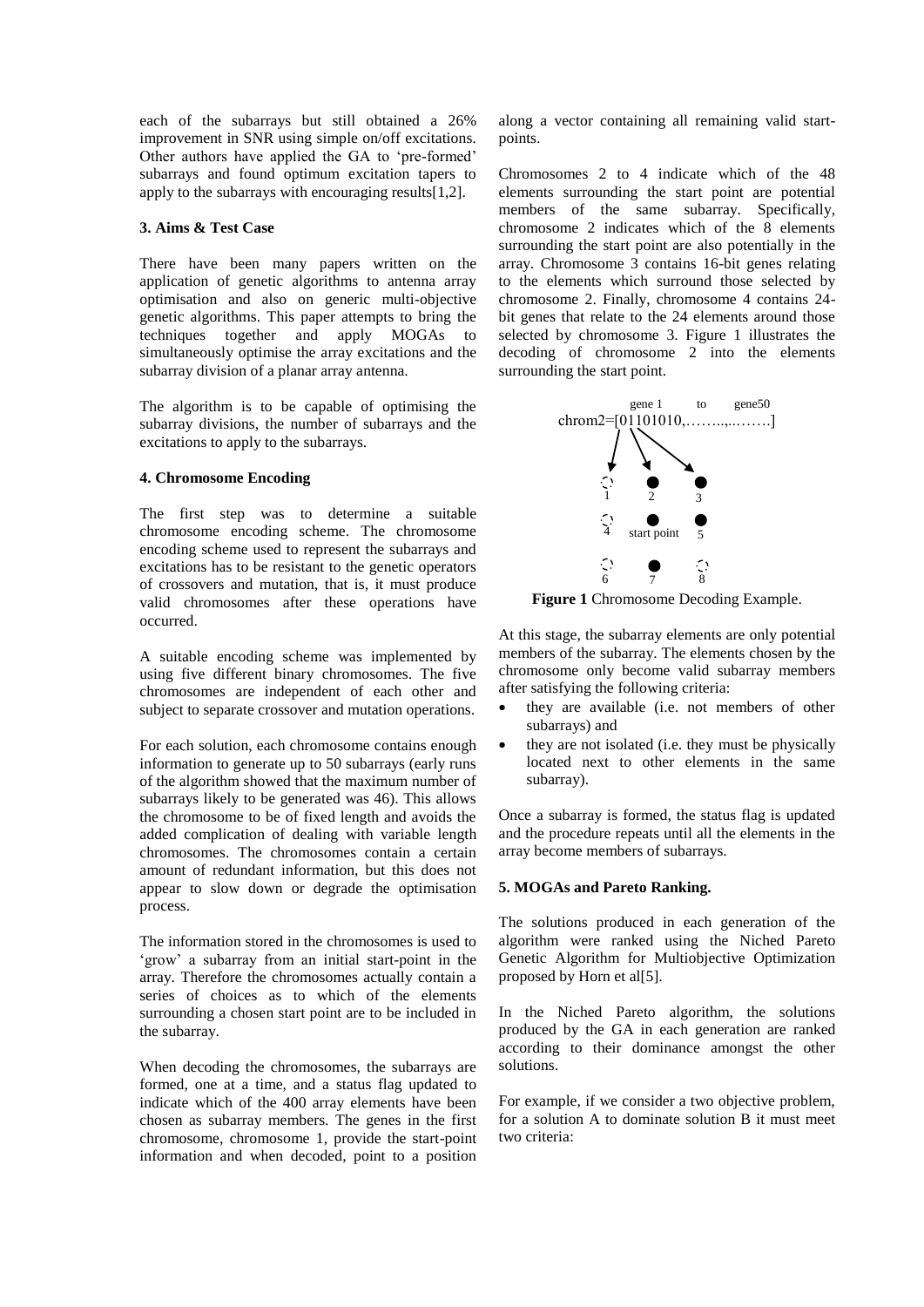- 1. Each of the two objective values in A must be at least equal to each of the corresponding objective values in B
- 2. At least one objective in A must better the corresponding objective in B.

In the subarray problem, the objectives (or fitness values)  $(f_1, f_2, \ldots, f_n)$  relate to certain characteristics of the radiation pattern. For example,  $f_1$  may measure maximum power output and  $f_2$  maximum sidelobe level.

Niche sharing was used in order to distribute solutions along the Pareto front.

# **6. Array Synthesis**

The array radiation pattern was calculated using the standard method contained within Skolnik[7] where the array factor of an arbitrary two-dimensional array is given by:

$$
E_a(\cos \alpha_{xs}, \cos \alpha_{ys}) = \sum_{m=1}^{M} \sum_{n=1}^{N} |A_{(n,m)}| e^{j[m.(Tx-Txs) + n.(Ty-Tys)]}
$$
\n(Eq.1)

where

$$
T_{xx} = \left(\frac{2\pi}{\lambda}\right) d_x \cos \alpha_{xx} \qquad T_{ys} = \left(\frac{2\pi}{\lambda}\right) d_y \cos \alpha_{ys}
$$
\n
$$
(Eq.2) \qquad (Eq.3)
$$

$$
T_x = \left(\frac{2\pi}{\lambda}\right) d_x \cos \alpha_x \qquad T_y = \left(\frac{2\pi}{\lambda}\right) d_y \cos \alpha_y
$$
\n(Eq.4)

\n(Eq.5)

The following equations were used to convert from a Cartesian to spherical coordinate system:

$$
\cos \alpha_x = \sin \theta \cos \phi \qquad \cos \alpha_y = \sin \theta \sin \phi
$$
  
\n
$$
\cos \alpha_x = \sin \theta_s \cos \phi_s \qquad \cos \alpha_{ys} = \sin \theta_s \sin \phi_s
$$
  
\n
$$
\cos \alpha_{xs} = \sin \theta_s \cos \phi_s \qquad \cos \alpha_{ys} = \sin \theta_s \sin \phi_s
$$
  
\n
$$
(Eq.8)
$$

and  $A_{(m,n)}$  = amplitude of the *mn*th element.

The test case for this algorithm was a 20 x 20 planar array of isotropic elements. The algorithm was set to produce 32 subarrays.

The algorithm was applied to the test case in order to produce a radiation pattern with low sidelobe levels. Half-wavelength element spacing was used.

#### **7. Results**

Early results are encouraging. After a run of just 30 generations with a population size of 30, the algorithm produced numerous solutions with maximum sidelobe levels less than 30dB. In a real problem, this would enable the antenna designer to perform trade-offs amongst these solutions. The design aim of 32 subarrays was successfully achieved. Figure 2 shows a typical antenna pattern selected at random from the 30 solutions in the final

population provided by the GA. The multiple objectives measured included the maximum sidelobe level, the number of main beams produced and the total number of subarrays.

Future runs will use larger population sizes and more generations and make more use of the multi-objective capability to optimise beamwidth and power output levels. Figure 3 shows the subarray divisions provided by the algorithm and the normalised excitation values.



**Figure 2.** Sample Array Radiation Pattern



**Figure 3.** Subarray divisions and Excitation Values.

#### **References**

- **1.** Optimization of Subarray Amplitude Tapers. Haupt, R. Antennas and Propagation Society International Symposium, 1995. AP-S. Digest , Volume: 4 , 1995. Page(s): 1830 -1833 vol.4
- **2.** Optimal Compromise Among Sum and Difference Patterns Through Sub-arraying. Ares, F.; Rengarajan, S.R.; Rodriguez, J.A.; Moreno, E. Antennas and Propagation Society International Symposium, 1996. AP-S. Digest, Volume: 2 , 1996. Page(s): 1142 -1145 vol.2
- **3.** Antenna Pattern Synthesis Using Weighted Least Squares. Carlson, B.D.; Willner, D. Microwaves, Antennas and Propagation, IEE Proceedings H , Volume: 139 Issue: 1 , Feb. 1992. Page(s): 11 –16
- **4.** Electromagnetic Optimization by Genetic Algorithms. Rahmat-Samii, Michielssen, Wiley-Interscience, 1999. ISBN:0-471-29545-0